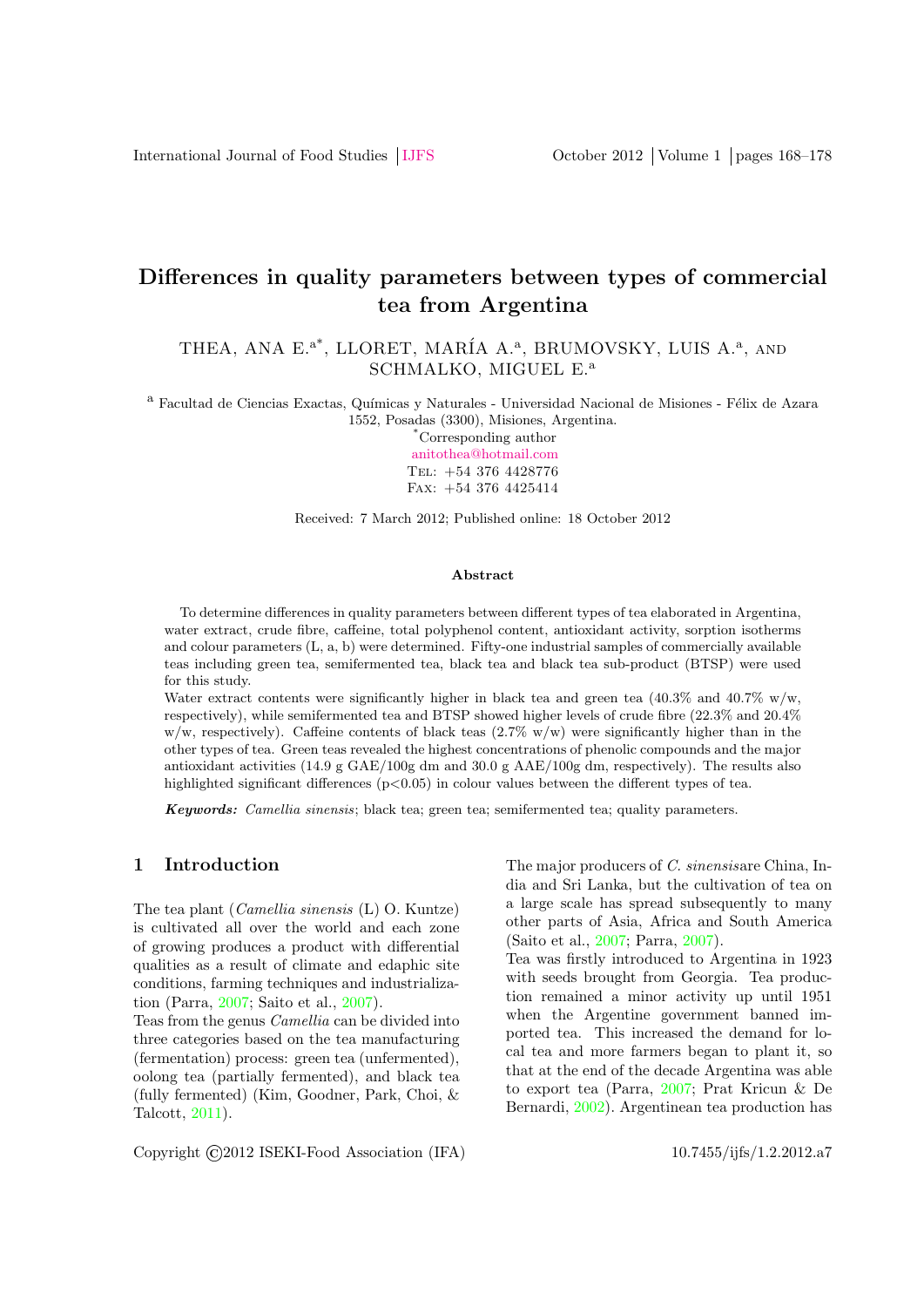been steadily increasing since the 1960s, from 6,486 tons in 1961 to 73,425 tons in 2009 ("FAO Statistics Division," [2011\)](#page-9-1).

The production area is located in the northeast part of the country, in the provinces of Misiones and Corrientes, the southernmost region in the world. Argentinean tea production includes only an average of 3% of green tea and semifermented tea, and the rest corresponds to black tea and black tea sub-product (BTSP) which is mainly sold to foreign markets, where the United States and Chile are predominant destinations (Parra, [2007\)](#page-10-0). BTSP is obtained during the sorting process, where tea is separated from fibrous residue which is of no commercial value as a grade. BTSP is an "off grade" tea primarily used in the production of instant tea; for blending with superior grades and decreasing the price of the final product; and most of it ends up in iced tea beverages popular in the United States (Prat Kricun & De Bernardi, [2002\)](#page-10-2).

The quality of tea is dependent, in the first instance, on the chemical composition of the harvested shoots, and in the second instance, on the way in which they are handled, processed and stored (Yao et al., [2005\)](#page-10-3). Many factors, such as geographical location, cultivar species, season, age of the leaves, climate and horticultural practices (soil, water, minerals, fertilizers) may influence the chemical composition of tea leaves (Saito et al., [2007;](#page-10-1) Jayasekera, Molan, Garg, & Moughan, [2011;](#page-9-2) von Staszewski, Pilosof, & Jagus, [2011;](#page-10-4) Kerio, Wachira, Wanyoko, & Rotich, [2012\)](#page-9-3). Because of these factors, the chemical characterization of teas from different origins is very important considering that these studies are currently scarce (Saito et al., [2007\)](#page-10-1). The moisture content, water extract, crude fibre content, total polyphenol content and antioxidant capacity have long been regarded as important international standards for quality control of tea (ISO 3720, [2011;](#page-9-4) Yao et al., [2006;](#page-10-5) Anesini, Ferraro, & Filip, [2008;](#page-8-0) Smiechowska & Dmowski, [2006;](#page-10-6) Ravichandran, [2004;](#page-10-7) Jayasekera et al., [2011;](#page-9-2) von Staszewski et al., [2011\)](#page-10-4).

Moisture content is one of the principal quality parameters in foodstuffs because it is related to its stability. Each food has its maximum value of moisture content. This limit is determined through the adsorption isotherms, because there

is no microbial growth at water activity values lower than 0.6.

Water extract and crude fibre contents are related to the age of the leaves. Younger leaves have high water extract and low fibre content values (related to a high quality product) (Smiechowska & Dmowski, [2006\)](#page-10-6).

Total polyphenol content and antioxidant capacity depend on the leaf age and the manufacturing process (particularly on the degree of fermentation) and are directly correlated to the quality of the final product (Lin, Lin, Liang, Lin-Shiau, & Juan, [1998\)](#page-9-5). Caffeine is considered an important quality parameter of tea, not only for its contribution to tea flavour but also as an indicator of tea leaf maturity (Yao et al., [2006\)](#page-10-5). It is considered that the finest teas are made from young tea shoots containing the highest levels of methylxanthines and phenolic compounds.

During the fermentation process in black tea and semifermented tea manufacture, enzymatic oxidation of polyphenols takes place, leading to formation of coloured compounds. Depending on the extent of fermentation and the concentration of phenolic compounds in the leaves, the colour of tea will vary accordingly. Thus, colour parameter analysis is useful to characterize the different types of tea and to investigate their quality.

The aim of this research was to evaluate the quality parameters of different types of tea elaborated in Argentina and to determine the parameters to differentiate between them. Water extract, crude fibre, caffeine, total polyphenol, antioxidant capacity, sorption isotherms and colour parameters were studied.

### 2 Materials and Methods

## 2.1 Tea Samples

Fifty industrial samples of commercially available teas, including BTSP (n=11), green tea  $(n=11)$  and black tea  $(n=28)$  were used for this study. Tea samples were obtained from different factories located in the provinces of Misiones and Corrientes, Argentina. One semifermented tea sample, provided by the only producer in Argentina, was also used for comparison.

The BTSP, black and green teas used in the sorp-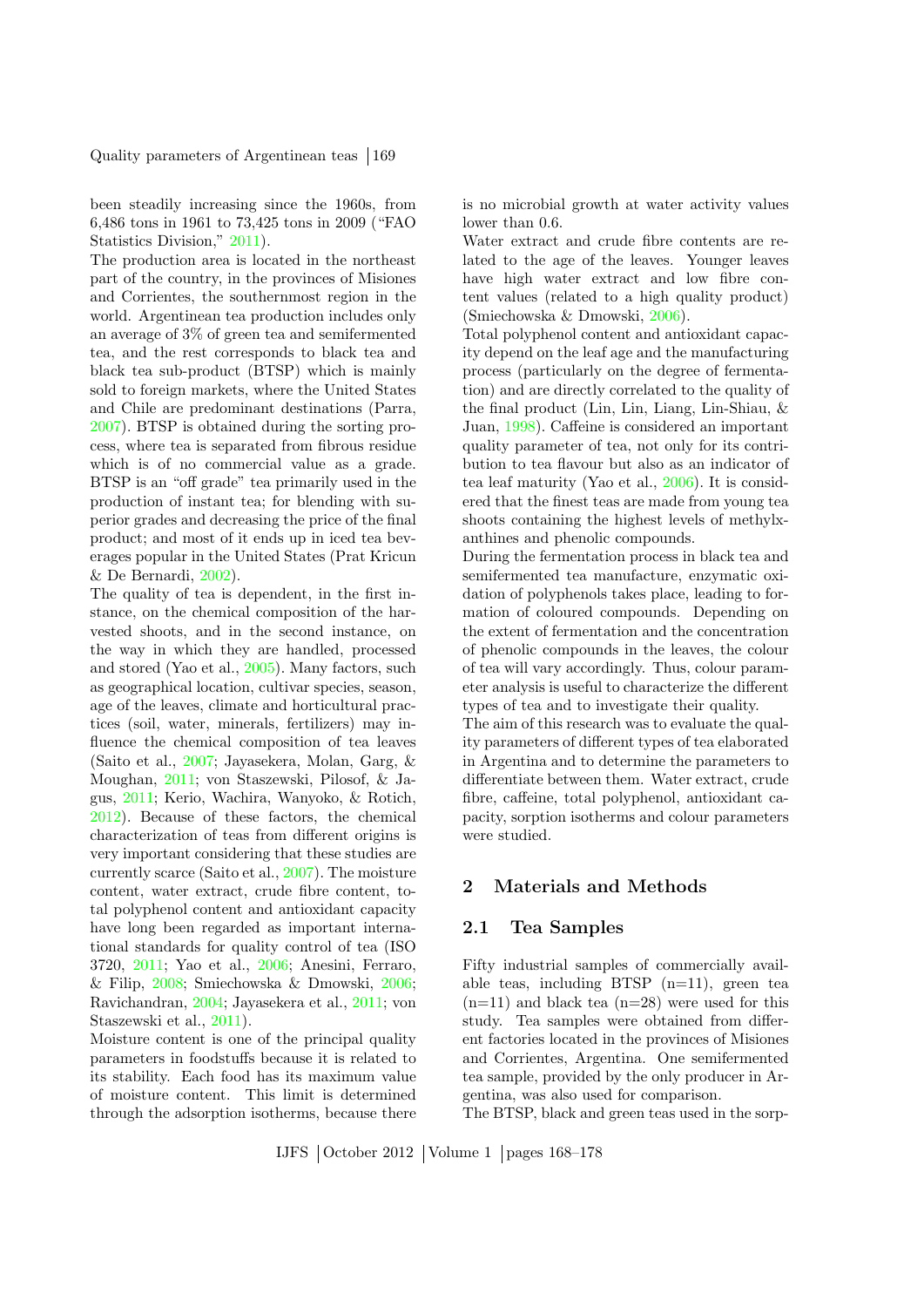tion isotherm experiments were provided by the same manufacturer and they were obtained from the same starting material.

# 2.2 Caffeine

For the determination of the caffeine content, caffeine (Sigma Ultra, Argentina) and methanol (HPLC grade, Merck, Argentina) were used. Caffeine was determined by HPLC using the technique reported in ISO 10727 [\(2002\)](#page-9-6).

# 2.3 Water extract

The water extract content was determined according to the method described in ISO 9768 [\(1994\)](#page-9-7).

# 2.4 Crude fibre

The crude fibre content was determined by the general method (ISO 15598, [1999\)](#page-9-8) with modification as detailed below. First, a sample of tea  $(0.5 \text{ g})$  was boiled in 50 mL of 0.255 N sulfuric acid solution for 30 min, the mixture obtained was centrifuged at 377 x  $g$  for 5 min, then the insoluble residue was filtered and washed. The obtained substance was subsequently boiled in 0.313 M sodium hydroxide solution for 30 min, the mixture was centrifuged, filtered and washed. The residue obtained was dried for 2 h in the oven at  $103 \pm 2$ °C. Finally, mass loss was determined after ashing at  $525 \pm 25^{\circ}$ C.

## 2.5 Colour

The colour values (L, a, b) of tea samples were measured with a Hunter Lab D25-9 colorimeter (Hunter Associates Laboratory, Reston, Virginia, USA). Each colour value was measured three times.

# 2.6 Total polyphenols content and antioxidant activity

For the determination of total polyphenol content (TPC), Folin-Ciocalteu´s reagent (Fluka, Argentina), gallic acid (MP Biomedicals, Argentina), methanol (Merck, Argentina) and anhydrous sodium carbonate (Anedra, Argentina) were used. For the determination of the antioxidant activity (AOA), 1,1-diphenyl-1 picrylhydrazyl (Sigma, Argentina) and ascorbic acid (Sigma Ultra, Argentina) were employed. The extraction of polyphenols was done according to the method described in ISO 14502-1 (E) [\(2004\)](#page-9-9). Briefly,  $0.200 \pm 0.001$  g of each sample was weighed in an extraction tube and 5 mL of 70% methanol solution was added. The extract was mixed and heated at 70◦C for 10 min. Then, the extract was centrifuged for 10 min. The supernatant was reserved in a graduated tube. The extraction step was repeated twice. The combined supernatants liquors were readjusted to a fixed volume (10 mL) with 70% methanol. One millilitre of the extract was diluted with water to 100 mL.

The TPC was determined by spectrophotometry, using Folin-Ciocalteau´s reagent and the results were expressed as gallic acid equivalents (GAE), according to the method described in ISO 14502- 1 (E) [\(2004\)](#page-9-9). Standard concentrations of gallic acid between 0 and 50  $\mu$ g/mL were used to prepare the calibration curve.

The AOA was determined by the 1, 1-diphenyl-1-picrylhydrazyl (DPPH) free radical scavenging assay using ascorbic acid as standard and the results were expressed as ascorbic acid equivalents  $(AAE)$  (Hartwig, Brumovsky, Fretes, & Sánchez) Boado, [2012\)](#page-9-10). The DPPH assay has been widely used to test the ability of compounds to act as free radical scavengers or hydrogen donors and to evaluate the AOA of foods and plant extracts. The assay detects the scavenging of free radicals by samples through the scavenging activity of the stable DPPH free radical (Jayasekera et al., [2011\)](#page-9-2). A volume of 1 mL of each tea sample extract was diluted with water (1:25 for BTSP, black and semifermented tea and 1:40 for green tea). Then 100  $\mu$ L volumes of the diluted sample extract were mixed with  $3 \text{ mL of a } 100 \mu \text{M DPPH}$ solution in absolute methanol. The mixture was kept for 2 h at 37◦C in darkness, and then the absorbance was measured at 517 nm. Standard concentrations of ascorbic acid between 0 and 22  $\mu$ g/L were used to prepare the calibration curve.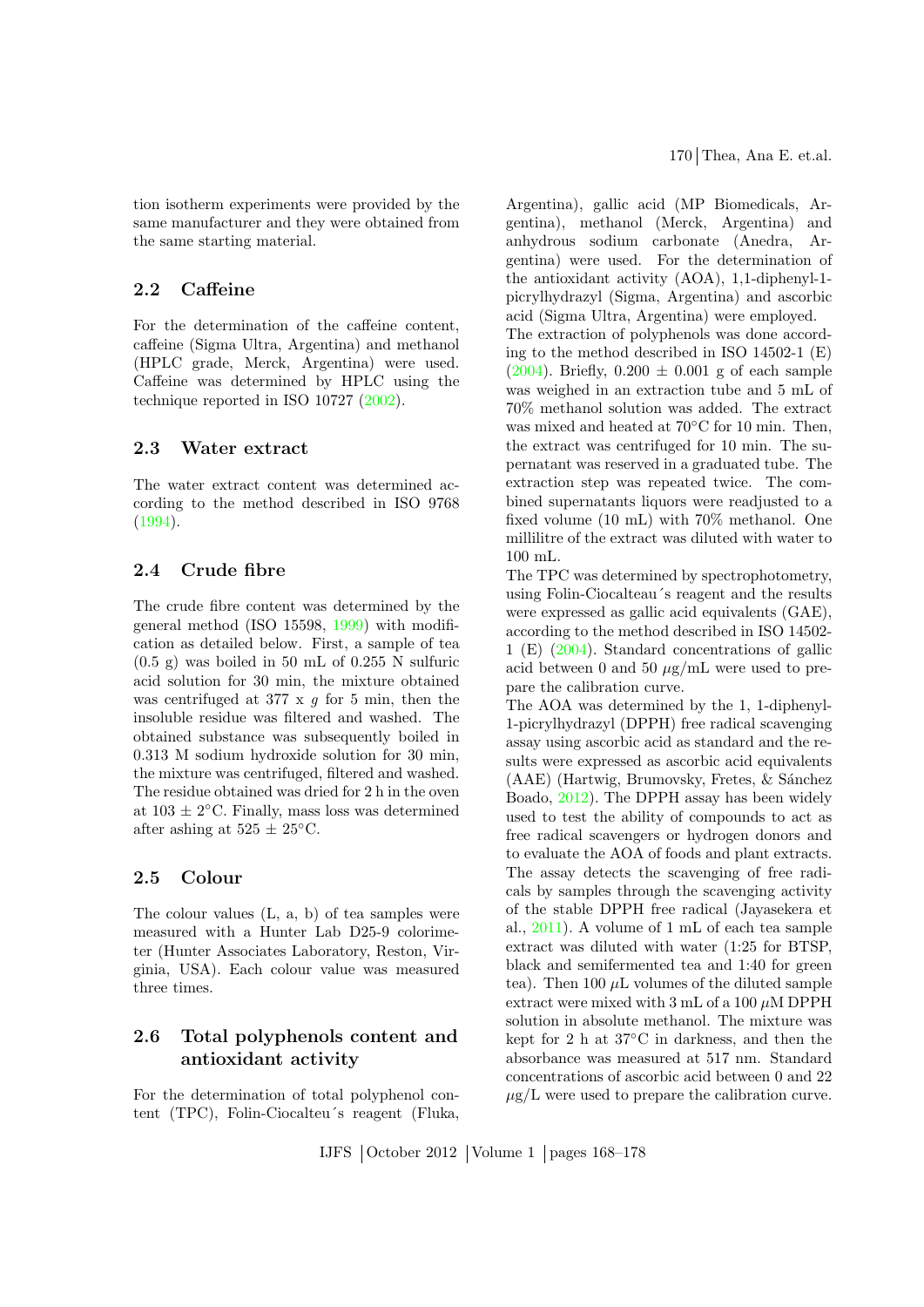#### 2.7 Adsorption isotherms

Different levels of water activity  $(a_w)$  were generated using saturated salt solutions placed at the bottom of closed desiccators. The desiccators were maintained in an oven at the experimental temperature (25◦C). In each desiccator, nine flasks (three materials, each with three replicates) containing the samples (approximately 3 g) were placed on a grid over the salt solutions. The following salts were used: LiCl  $(a_w: 0.113)$ , MgCl<sub>2</sub>, (a<sub>w</sub>: 0.328), MgNO<sub>3</sub>) (a<sub>w</sub>: 0.529), NaBr  $(a_w: 0.576), \text{CoCl}_2 (a_w: 0.649), \text{Na}_2\text{NO}_3, (a_w:$ 0.743), NaCl,  $(a_w: 0.753)$  and KCl  $(a_w: 0.843)$ (Greenspan, [1977\)](#page-9-11). Once a constant weight was reached (after approximately 20 days), the moisture content was determined.

Experimental values were fitted to two different models: GAB (Guggenhein, Anderson and De Boer) and Halsey (Equations [1](#page-3-0) and [2\)](#page-3-1). The GAB model is the most commonly used for foodstuffs, while the Halsey model fitted well to processed teas from India (Ghodake, Goswami, & Chakraverty, [2007\)](#page-9-12).

<span id="page-3-0"></span>
$$
X = \frac{(X_m c k a_w)}{((1 - k a_w)(1 - k a_w + c k a_w))}
$$
 (1)

where  $X$  is the moisture content  $(g/100)$  of dry matter),  $X_m$  is the monolayer moisture content (g/ 100 g of dry matter),  $a_w$  is the water activity, c is a constant related to heat of sorption of the first layer, and  $k$  is a factor related to heat of sorption of the multilayer.

<span id="page-3-1"></span>
$$
a_w = e^{-\frac{a_1}{X^r}} \tag{2}
$$

where  $a_1$  and r are food and temperature dependent constants.

#### 2.8 Moisture content

Moisture content was determined by drying the sample in an oven at  $103 \pm 2$ <sup>o</sup>C until a constant weight was (ISO 1573, [1981\)](#page-9-13). Three replicates were performed for each sample. An AND Code ER-180A balance  $(\pm 0.0001 \text{ g})$  was used.

#### 2.9 Statistical analysis

Statistical analyses were conducted using Statgraphics Centurion (2009 version). Data were expressed as the mean values of duplicated tests  $\pm$  standard deviation of the mean. A one way ANOVA was used to evaluate the significance of results. For variables for which significant differences ( $p < 0.05$ ) were found, Fisher's least significant difference (LSD) was used for comparison of means.

# 3 Results and Discussion

#### 3.1 Water extract

The water extract of tea consists of phenolic compounds, sugars, amino acids and many minor soluble substances, such as minerals and pigments (Yao et al., [2006\)](#page-10-5).In this study, the water extract of twenty eight black teas ranged from 29.5% to  $47.1\%$  (w/w), with a mean of  $40.3\%$  of the dry mass (Table [1\)](#page-5-0). Water extract in tea should be greater than or equal to 32% of the dry mass (ISO 3720, [2011;](#page-9-4) ISO 11287, [2011\)](#page-9-14).The water extract of two of the 28 samples of black tea did not meet this international standard. Compared with the water extract of black teas from other countries (Yao et al., [2006\)](#page-10-5), China: 36.8%, India: 36.9- 41.9%, Sri Lank: 36.7-46.9% and Kenya 44.1%, the mean content of water extract of Argentine black teas is similar.

The water extract of 11 green teas ranged from 32.7% to 48.7% (w/w), with a mean of 40.7% of the dry mass (Table [1\)](#page-5-0), all meeting the international basic requirement.

The water extract of eleven BTSP samples showed an average of  $33.3\%$  (w/w) (Table [1\)](#page-5-0), which is considerably lower than the water extract content found in black and green tea samples  $(p<0.05)$  (Figure [1\)](#page-4-0). This off grade tea is of very low quality, composed of fibre and fluff from tea, so that these results were expected.

The marked variations observed in the water extract among samples of the same tea type could be attributed to different qualities of raw material used in the manufacture of each tea.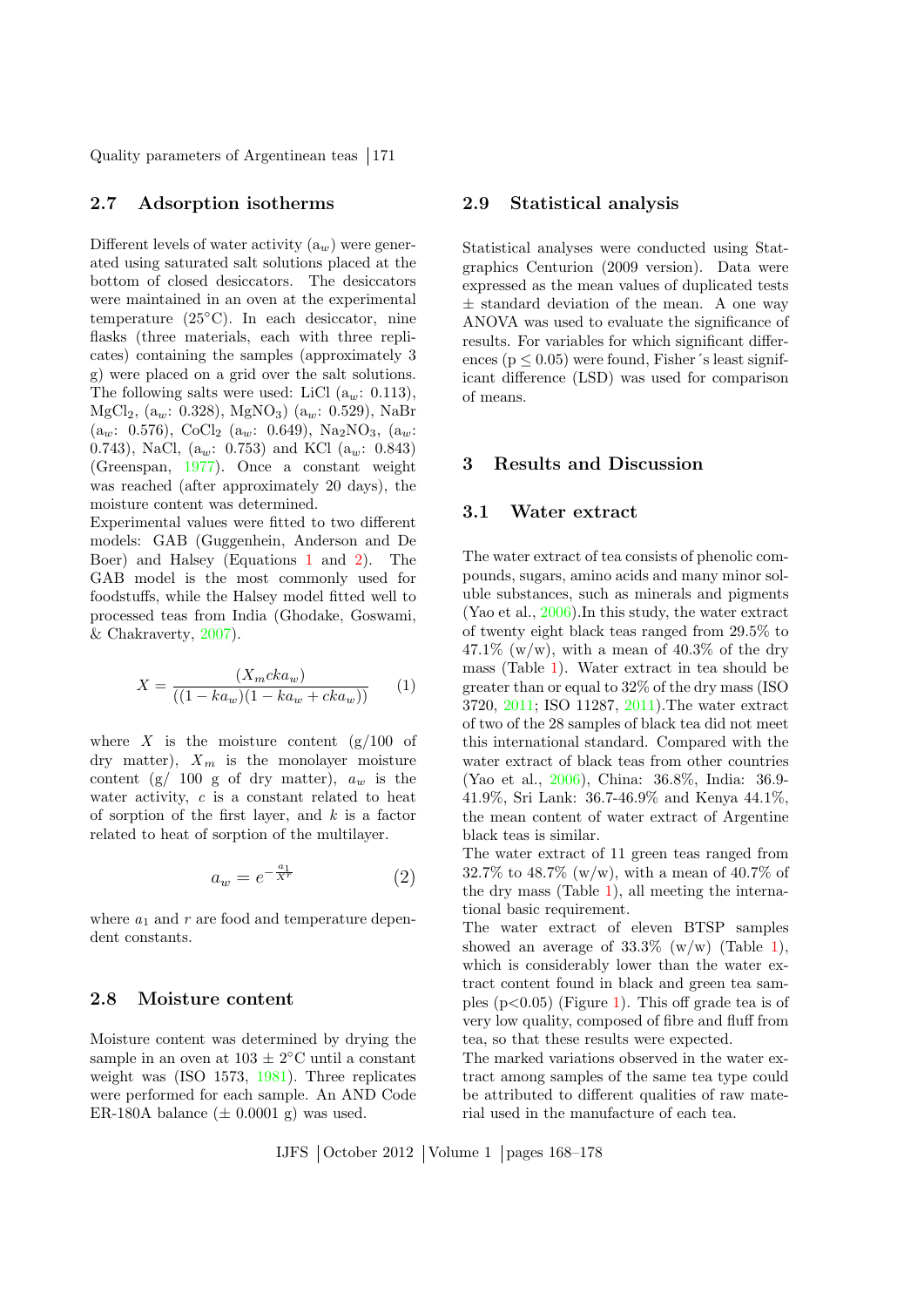

<span id="page-4-0"></span>Figure 1: Physicochemical properties of the different types of tea. Water extract (A), Crude fibre (B) and caffeine (C) content.

### 3.2 Crude fibre

Crude fibre consists largely of cellulose, hemicellulose and lignin found in the cell walls of plants. Young cells have thin cellular walls that become harder as the plant grows and provide the plant with protection from wind, excess transpiration and influence of other undesirable factors (Smiechowska & Dmowski, [2006\)](#page-10-6).

One of the parameters described in tea quality norms is crude fibre content. Quality requirements for black and green tea state that crude fibre content should not exceed 16.5% (ISO 3720, [2011](#page-9-4) (E), ISO 11287, [2011](#page-9-14) (E)).

The crude fibre content of black tea samples ranged from 8.9% to 14.1% (w/w), with an average of  $11.7\%$  (w/w) (Table [1\)](#page-5-0). In previous work (Smiechowska & Dmowski, [2006\)](#page-10-6) studied the crude fibre content of black tea from different countries. They reported that Chinese tea contained 11.5% crude fibre, whereas crude fibre in tea samples from India and Malawi were 15.2% and  $21.1\%$  (w/w), respectively.

The crude fibre content of green tea samples varied between  $10.8\%$  and  $20.5\%$  (w/w), with a mean of 15.6% of the dry mass (Table [1\)](#page-5-0). Four of the 11 green tea samples examined in this work did not meet the international standard.

The content of crude fibre in BTSP samples ranged very dramatically from 13.2% to 32.8%  $(w/w)$  (Table [1\)](#page-5-0) being significantly higher than the values found in black and green tea samples (Figure [1\)](#page-4-0).

The content of crude fibre in young tea leaves is much less than in older ones. High fibre content in the product may show that lower quality material has been used in the production  $(5^{th} - 6^{th})$ leaf), or a careless, mechanical harvest of tea, when the yield contains not only leaves but also stems (Smiechowska & Dmowski, [2006\)](#page-10-6).

# 3.3 Caffeine

The caffeine content of 28 black tea samples ranged considerably from 1.0% to 3.6%  $(w/w)$ , with a mean of  $2.7\%$  (w/w) (Table [1\)](#page-5-0). Earlier studies reported the caffeine content of black teas from a variety of origins ranged between 2.6% and 3.9% (w/w) (Yao et al., [2006;](#page-10-5) Astill, Birch, Dacombe, Humphrey, & Martin, [2001;](#page-9-15) Fernández, Martín, González, & Pablos, [2000;](#page-9-16) Khokhar & Magnusdottir, [2002\)](#page-9-17).

The caffeine content of 11 green tea samples averaged at  $2.1\%$  (w/w) (Table [1\)](#page-5-0), which is significantly lower than the average value found in black tea samples, as discussed earlier (Figure [1\)](#page-4-0). Other authors reported caffeine contents ranging between 1.5 and 3.8%  $(w/w)$  in green teas from different countries (Fernández et al., [2000;](#page-9-16) Astill et al., [2001;](#page-9-15) Yao et al., [2006;](#page-10-5) Khokhar & Magnusdottir, [2002\)](#page-9-17)).

Some studies reported lower caffeine concentra-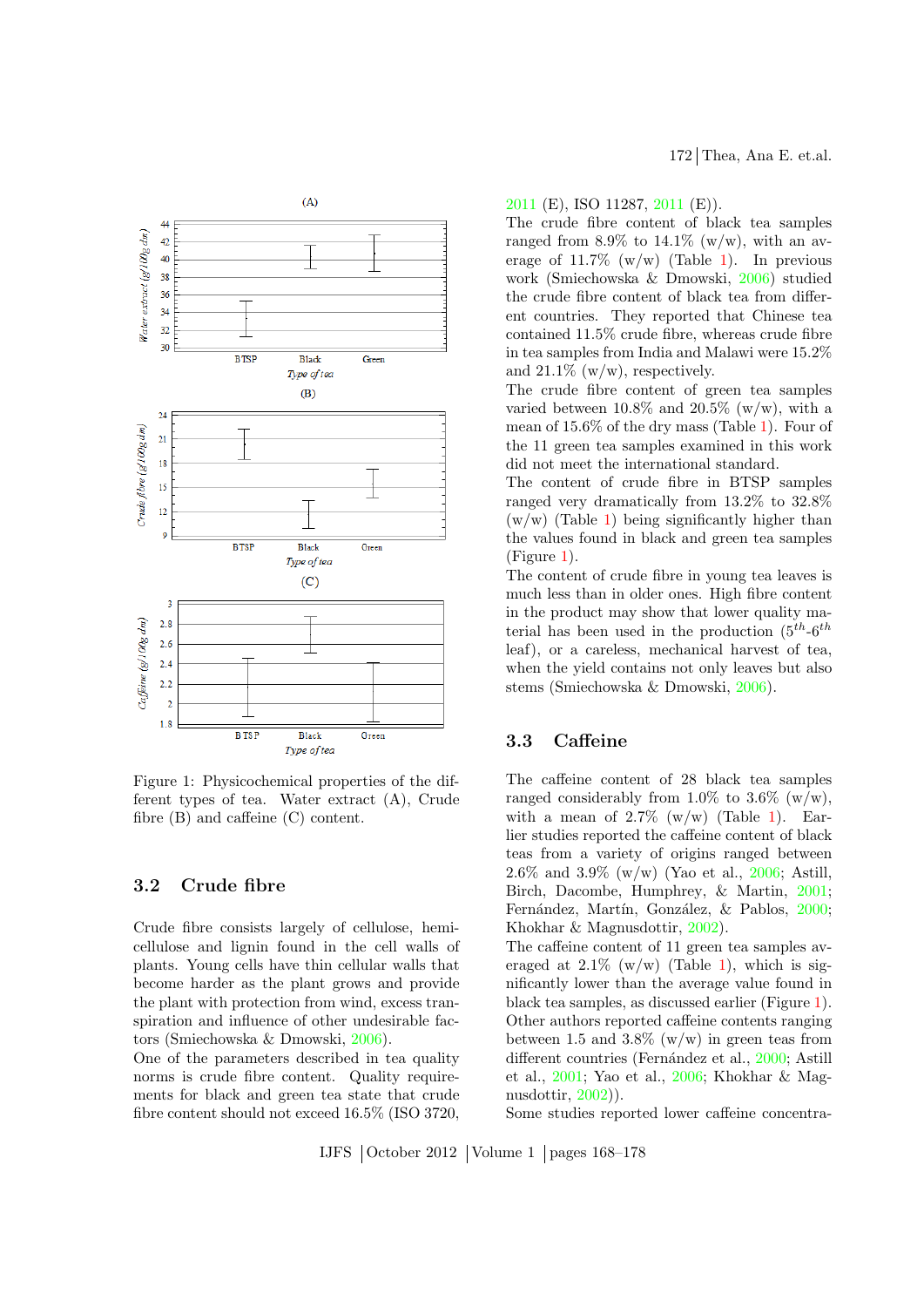|             | <i>Water extract</i><br>$(g/100\ g\ dm)$ |      | <i>Crude fibre</i><br>$(g/100\ g\ dm)$ |     |      | $C$ affeine<br>$(g/100\ g\ dm)$ |     |     | $\it n$       |     |
|-------------|------------------------------------------|------|----------------------------------------|-----|------|---------------------------------|-----|-----|---------------|-----|
| Type of tea |                                          |      |                                        |     |      |                                 |     |     |               |     |
|             | Min                                      | Max  | $MV{\pm}SD$                            | Min | Max  | MV±SD                           | Min | Max | $MV{\pm}SD$   |     |
| Black       | 29.5                                     | 47.1 | $40.3 \pm 4.5$                         | 8.9 | 14.1 | $11.7 \pm 1.7$                  | 1.0 | 3.6 | $2.7 \pm 0.8$ | -28 |
| Green       | 32.7                                     | 48.7 | $40.7 + 5.4$                           | 1.8 | 20.5 | $15.5 \pm 3.0$                  | 1.1 | 2.8 | $2.1 \pm 0.6$ | -11 |
| <b>BTSP</b> | 23.4                                     | 40.1 | $33.3 \pm 4.7$                         | 1.2 | 32.8 | $20.4 \pm 6.3$                  | 1.4 | 3.0 | $2.2 \pm 0.5$ |     |
| ъ г.        |                                          |      |                                        |     |      |                                 |     |     |               |     |

<span id="page-5-0"></span>Table 1: Water extract, crude fibre and caffeine content in the different types of tea.

Min: minimum. Max: maximum.

 $MV\pm SD$ : mean value  $\pm$  standard deviation.

N: number of samples.

BTSP: black tea sub-product.

tions in green tea than in black tea (Khokhar & Magnusdottir, [2002;](#page-9-17) Lin, Tsai, Tsay, & Lin, [2003\)](#page-9-18). Schmalko and Alzamora [\(2001\)](#page-10-8) reported a loss of caffeine of about 8% after blanching during the yerba mate manufacturing process, which is similar to the manufacturing process of green tea. This loss could be attributed to thermal degradation of the compound and a combined diffusion/evaporation mechanism.

However, other studies have demonstrated that caffeine content in green tea is higher when the starting material was the same because it was likely to be degraded during the tea fermentation process (Astill et al., [2001;](#page-9-15) Kim et al., [2011\)](#page-9-0).

Moreover, it should be noted that caffeine content varies widely due to factors such as tea clone, geographical location, harvest time, leaf age and leaf quality (Yao et al., [2006;](#page-10-5) Kim et al., [2011\)](#page-9-0). Thus, the reason why black tea was found to contain more caffeine than green tea in the present paper might be attributable to these factors.

The caffeine content of 11 BTSP samples showed an average of  $2.2\%$  (w/w) (Table [1\)](#page-5-0). This result is in agreement with the fact that BTSP is mainly composed of fibrous residues of old tea leaves and stems.

# 3.4 Total polyphenols content and antioxidant activity

It has been demonstrated that polyphenols are the most abundant group of constituents in the tea leaf. Among these, the catechins constitute the major component of fresh tea leaves, and their concentration is remarkably higher in young tea leaves than in older ones (Lin et al., [1998\)](#page-9-5).

The phenolic compounds that are present in tea leaves are known to be one of the main factors in determining the quality of the resulting drink (Yao et al., [2005\)](#page-10-3). According to international standards (ISO 3720, [2011;](#page-9-4) ISO 11287, [2011\)](#page-9-14) the TPC in black tea should be greater than or equal to 9% of the dry mass, and the TPC in green tea should be greater than or equal to 11% of the dry mass.

As shown in Table [2](#page-6-0) the TPC in green tea samples varied between 12.9 and 16.1 g GAE/100 g and it was significantly lower (9.5-13.3 g GAE/100 g) in black tea samples  $(p<0.05)$  (Figure [2\)](#page-6-1). These results are consistent with those of Astill et al. [\(2001\)](#page-9-15), Anesini et al. [\(2008\)](#page-8-0), Kim et al. [\(2011\)](#page-9-0) who reported that the level of total polyphenols was higher in green tea than in black tea.

Catechins remain relatively intact during green tea manufacturing process. This is because freshly plucked tea leaves are immediately steamed or pan-fired to inactivate polyphenol oxidase. Black tea production, on the other hand, involves a leaf disruption step promoting the enzymatic oxidation of catechins to produce polymeric flavonoids (theaflavins and thearubigins)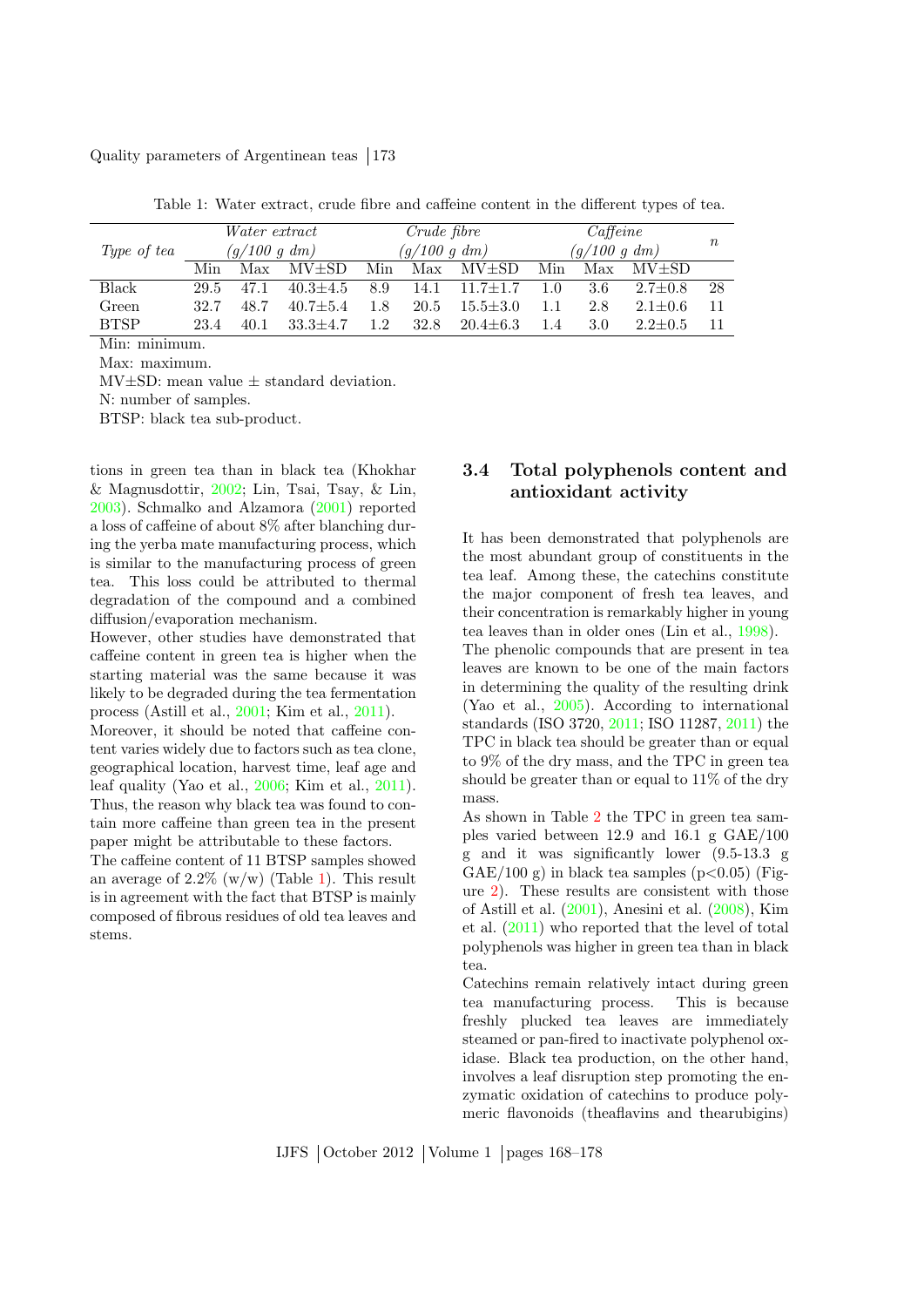<span id="page-6-0"></span>Table 2: Total polyphenol content (TPC) and antioxidant activity (AOA) in the different types of tea.

|             | TPC  |                                               |                           | AOA              |      |                       |          |
|-------------|------|-----------------------------------------------|---------------------------|------------------|------|-----------------------|----------|
| Type of tea |      | $(g \text{ } GAE/100 \text{ } g \text{ } dm)$ |                           | (g AAE/100 g dm) |      |                       | $\it{n}$ |
|             | Min  |                                               | $Max$ $MV\pm SD$          | Min              |      | $Max$ $MV{\pm}SD$     |          |
| Black       | 9.5  |                                               | $13.3 \quad 11.1 \pm 0.8$ | 20.8             |      | $23.5$ $22.0 \pm 1.1$ |          |
| Green       | 12.9 | 16.1                                          | $14.9 \pm 0.6$            | 26.1             | 35.3 | $30.0 \pm 1.2$        | 5        |
| <b>BTSP</b> | 8.3  | 9.6                                           | $8.6 \pm 0.6$             | 16.0             | 18.5 | $17.4 \pm 1.2$        | 5        |
|             |      |                                               |                           |                  |      |                       |          |

Min: minimum.

Max: maximum.

 $MV\pm SD$ : mean value  $\pm$  standard deviation.

N: number of samples.

BTSP: black tea sub-product.

(Lin et al., [1998;](#page-9-5) Astill et al., [2001;](#page-9-15) Gramza & Korczak, [2005;](#page-9-19) Muthumani & Kumar, [2007;](#page-10-9) Kim et al., [2011;](#page-9-0) Kerio et al., [2012\)](#page-9-3). Nevertheless, partial polymerization and other alterations occurring during black tea fermentation do not diminish its antioxidant capacity (Luczaj & Skrzydlewska, [2005\)](#page-10-10). The Folin-Ciocalteau assay is a common method to determine the amount of phenolic compounds by measuring their reducing capacity, based on the chemical oxidation of the reduced molecules by two inorganic oxidants phosphotungstic and phosphomolybdic acids. The differences in TPC between black and green tea could be attributed to differences in the content of non-phenolic reducing molecules between them or differences in Folin-Ciocalteau response to the green tea polyphenols (mainly monomeric polyphenols) and black tea polyphenols (mainly multimeric polyphenols) (Astill et al., [2001;](#page-9-15) Kim et al., [2011\)](#page-9-0).

The AOA of black tea samples ranged between 20.8 and 23.5 g  $AAE/100$  g and it was significantly lower than the values found in green tea samples ( $p < 0.05$ ) (26.1-35.3 g AAE/100 g) (Figure [2\)](#page-6-1). Previous studies have also reported these results (Anesini et al., [2008;](#page-8-0) Kim et al., [2011;](#page-9-0) von Staszewski et al., [2011\)](#page-10-4). It was found that the AOA of black tea polyphenols (theaflavins and thearubigins) are considerably lower than the AOA of catechins mainly present in green tea (Gramza & Korczak, [2005\)](#page-9-19). In spite of this, other authors found that theaflavins show comparable antioxidant capacity with epigallocate-



<span id="page-6-1"></span>Figure 2: Total polyphenol content (A) and antioxidant activity (B) of the different types of tea.

chin gallate, which is the most abundant catechin in green tea, and a higher radical scavenging activity than other green tea catechins (epicatechin, epigallocatechin and epicatechin gallate) (Luczaj & Skrzydlewska, [2005;](#page-10-10) Karori, Wachira, Wanyoko, & Ngure, [2007;](#page-9-20) Kim et al., [2011\)](#page-9-0). Kim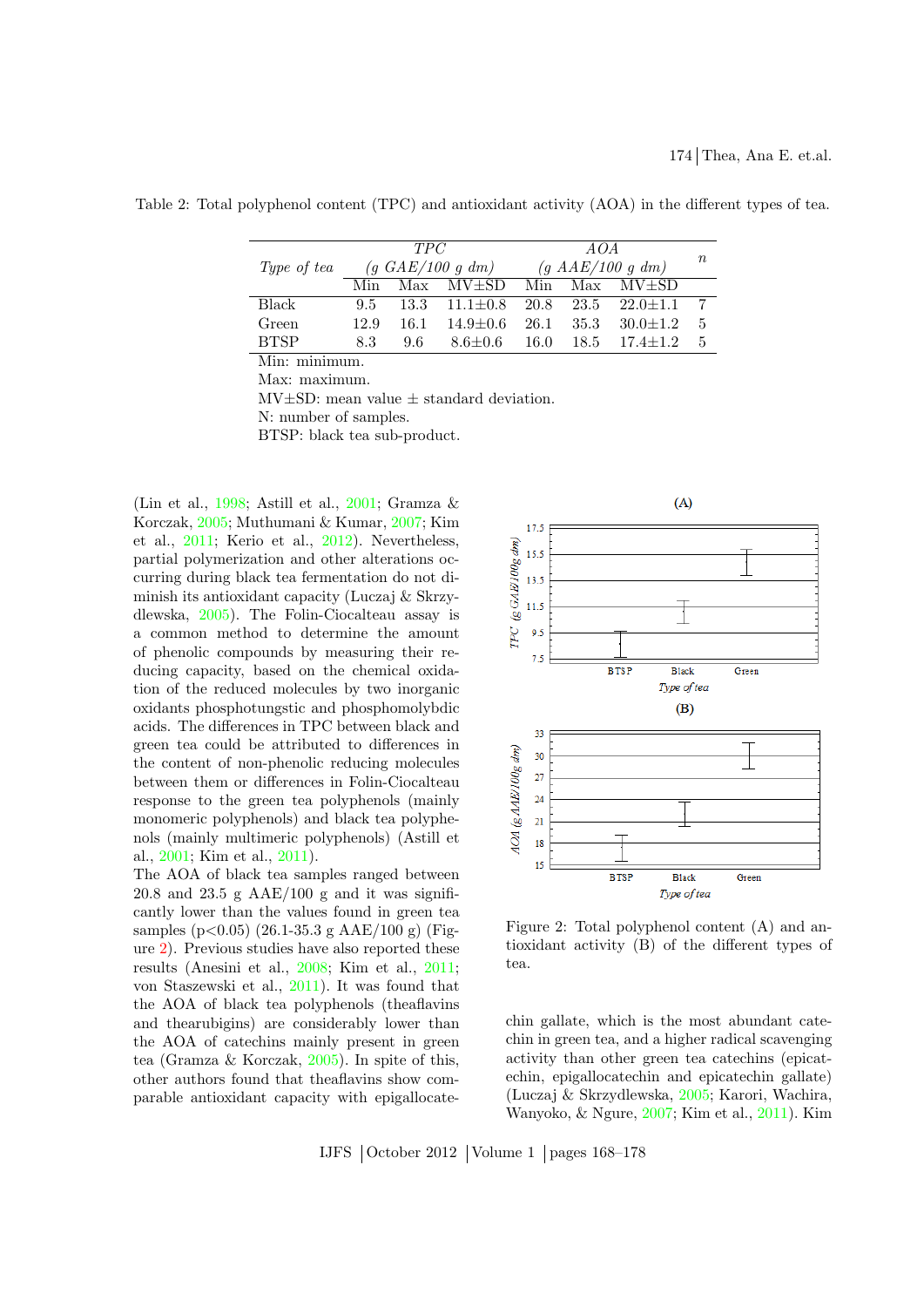et al. [\(2011\)](#page-9-0) stated that the difference in AOA could be not only caused by the difference in concentrations of green and black tea polyphenolics in each tea, but also because of the decline in other antioxidants such as flavonol glycosides, caffeine, saponine and ascorbic acid during the fermentation process.

As shown in Table [2](#page-6-0) the lowest values of TPC and AOA were found in BTSP samples (8.3-9.6 g GAE/100 g and 16-18.5 g AAE/100 g, respectively).

# 3.5 Colour

During the fermentation, tea leaves change colour from dark green to coppery brown. As shown in Table [3,](#page-8-1) the L (darkness to lightness) value was significantly lower in black tea than in green tea  $(p<0.05)$ . This is because tea becomes darker during oxidation due to the increase in thearubigins (Muthumani & Kumar, [2007;](#page-10-9) Kim et al., [2011\)](#page-9-0). The intermediate L value found in BTSP samples is due to high fibre content that provides lightness to this fully fermented product.

The other colour parameters, a (green to red) and b (yellow to blue), were different according to the type of tea (Table [3\)](#page-8-1). Variation in these colour values are mainly caused by higher theaflavin concentration in fermented teas that gives the product yellow, orange and red colours (Kim et al., [2011\)](#page-9-0).

### 3.6 Adsorption isotherms

The moisture content at different  $a_w$  values had, in all cases, coefficients of variation less than 5%. Figure [3](#page-7-0) shows adsorption isotherms for the different types of tea at 25◦C. Green and black tea showed no differences in their moisture content at all  $a_w$  values. BTSP had minor moisture contents than green and black tea until  $a_w=0.753$ , but then all showed similar moisture sorption behaviours.

Among the sorption models tested, the best fit was obtained using Halsey model  $(p<0.0001)$ ; per cent errors minor than 4% between experimental data and model predictions were found. Constant values for this model were similar to



<span id="page-7-0"></span>Figure 3: Adsorption isotherms of the different types of tea. Experimental (exp) and theoretical (theo) values calculated with Halsey equation: • Black tea exp \_\_ Black tea theo X Green tea exp  $---$  Green tea theo  $\triangle$  Black tea sub-product  $\exp$   $\frac{1}{2}$  Black tea sub-product theo.

those obtained by Ghodake et al. [\(2007\)](#page-9-12) in Indian tea. Moisture content for aw=0.6 were similar in black tea  $(9.44\% \text{ w/w})$ ; green tea  $(9.41\%$  $w/w$ ) and BTSP (8.85%  $w/w$ ). These differences are too small in order to establish different critical moisture contents for different types of tea. Argentine Food Code (2011) states that moisture content of teas in general should not exceed 7.5% of the dry matter.

# 3.7 Semifermented tea

Quality parameters were analyzed in the only semifermented tea produced in Argentina and the results are presented in Table [4.](#page-8-2) The caffeine content  $(1.6\% \text{ w/w})$  of semifermented tea was lower than the mean content detected in BTSP, green and black tea samples. Water extract (32.9% w/w) and crude fibre (22.3% w/w) contents, TPC (8.9 g GAE/100 g dm) and AOA  $(17.6 \text{ g } EAA/100 \text{ g } dm)$  of semifermented tea were similar to those found in BTSP samples. Colour values (L, a, b) were also comparable to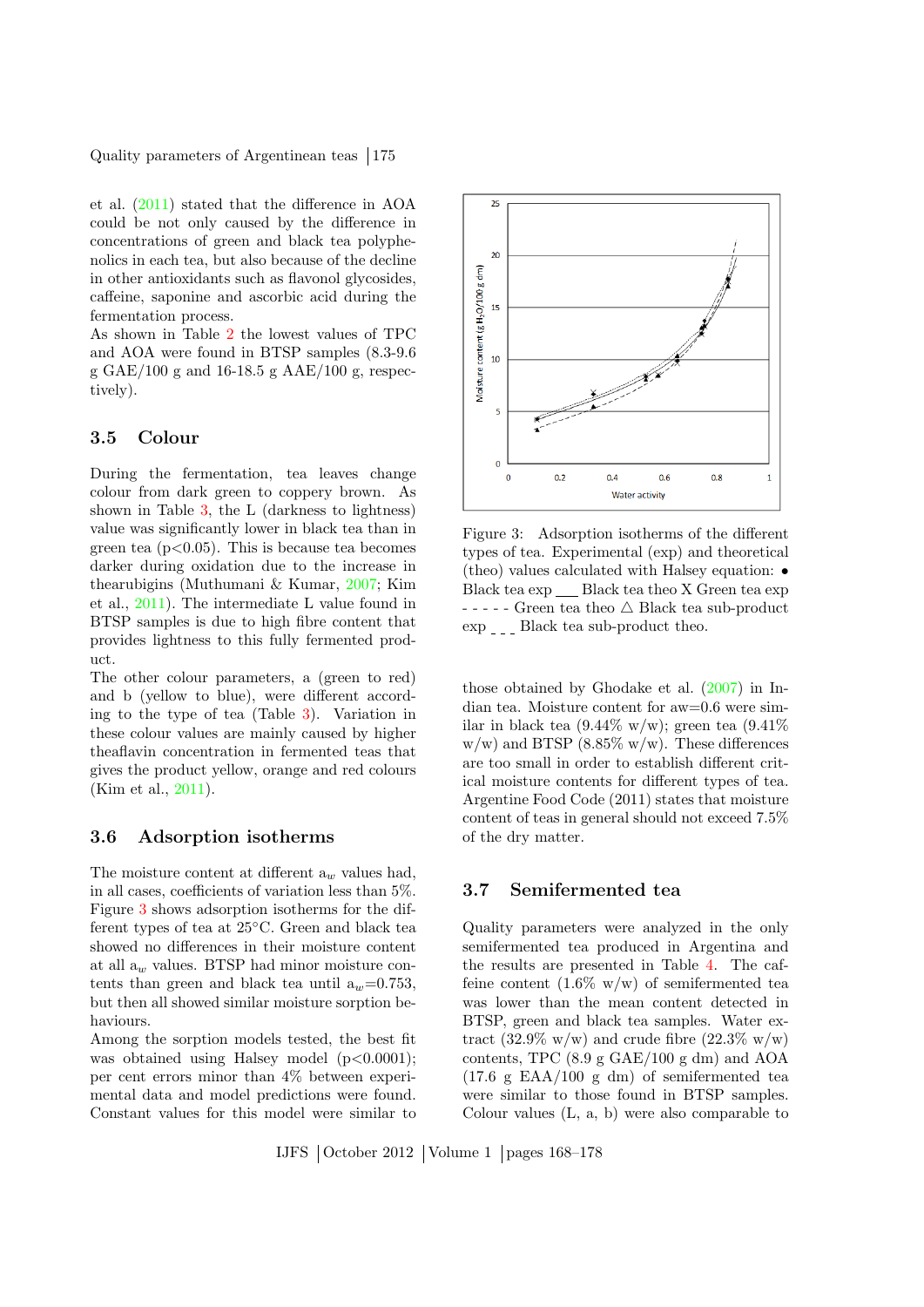| Type of tea             |              | a.            |                | n. |  |  |  |
|-------------------------|--------------|---------------|----------------|----|--|--|--|
| Black                   | $24.8 + 2.2$ | $2.9 + 1.1$   | $9.8 + 2.7$    | 28 |  |  |  |
| Green                   | $37.1 + 4.8$ | $-1.1+2.1$    | $2.5 + 4.6$    |    |  |  |  |
| <b>BTSP</b>             | $32.9 + 4.3$ | $5.0 \pm 1.1$ | $16.4 \pm 2.6$ |    |  |  |  |
| $N_1$ number of samples |              |               |                |    |  |  |  |

<span id="page-8-1"></span>Table 3: Colour parameters of the different types of tea (Mean value  $\pm$  standard deviation)

N: number of samples.

<span id="page-8-2"></span>BTSP: black tea sub-product.

Table 4: Quality parameter values of Argentinean semifermented tea<sup>∗</sup> .

| Quality parameters                                |      |
|---------------------------------------------------|------|
| Water extract $(g/100 g dm)$                      | 32.9 |
| Crude fibre $(g/100 g dm)$                        | 22.3 |
| Caffeine $(g/100 g dm)$                           | 1.6  |
| TPC $(g \text{ } GAE/100 \text{ } g \text{ } dm)$ | 8.9  |
| AOA $(g \, AAE/100 \, g \, dm)$                   | 17.6 |
| Color                                             |      |
| Τ.                                                | 31.6 |
| a                                                 | 5.1  |
| b                                                 | 15.1 |
| AOA: antioxidant activity.                        |      |

TPC: total polyphenol content.

<sup>∗</sup> Average of three determinations with CV less than 5%.

the ones found in BTSP samples. These results suggest that a very low quality material has been used for its production.

### 4 Conclusions

Water extract contents of black and green tea were higher than those found in semifermented tea and BTSP. Semifermented tea and BTSP showed higher levels of crude fibre than black and green tea. Because of their different manufacturing processes TPC and AOA were different in each type of tea. Green tea showed the highest concentration of phenolic compounds, and the highest antioxidant capacity. Some previous reports have demonstrated that caffeine decreases during tea fermentation. Nevertheless, in the present research the highest caffeine content was found in black tea. This result could be due to many factors including those that are inherent in tea plant itself, geographical origin and horticultural practices.

Water extract and crude fibre measurements are useful for determining the quality of the material used in tea production. These quality parameters may be atypical as a result of excessive pruning or adulteration of tea with BTSP. The caffeine content, TPC and AOA not only reflect the hierarchy of the raw material used in the elaboration of tea but also quantify the biological properties of each product. Therefore, these assays should be implemented to tea quality control. Color values are very useful to differentiate between the different types of tea.

#### References

<span id="page-8-0"></span>Anesini, C., Ferraro, G., & Filip, R. (2008). Total polyphenol content and antioxidant capacity of commercially available tea (Camel-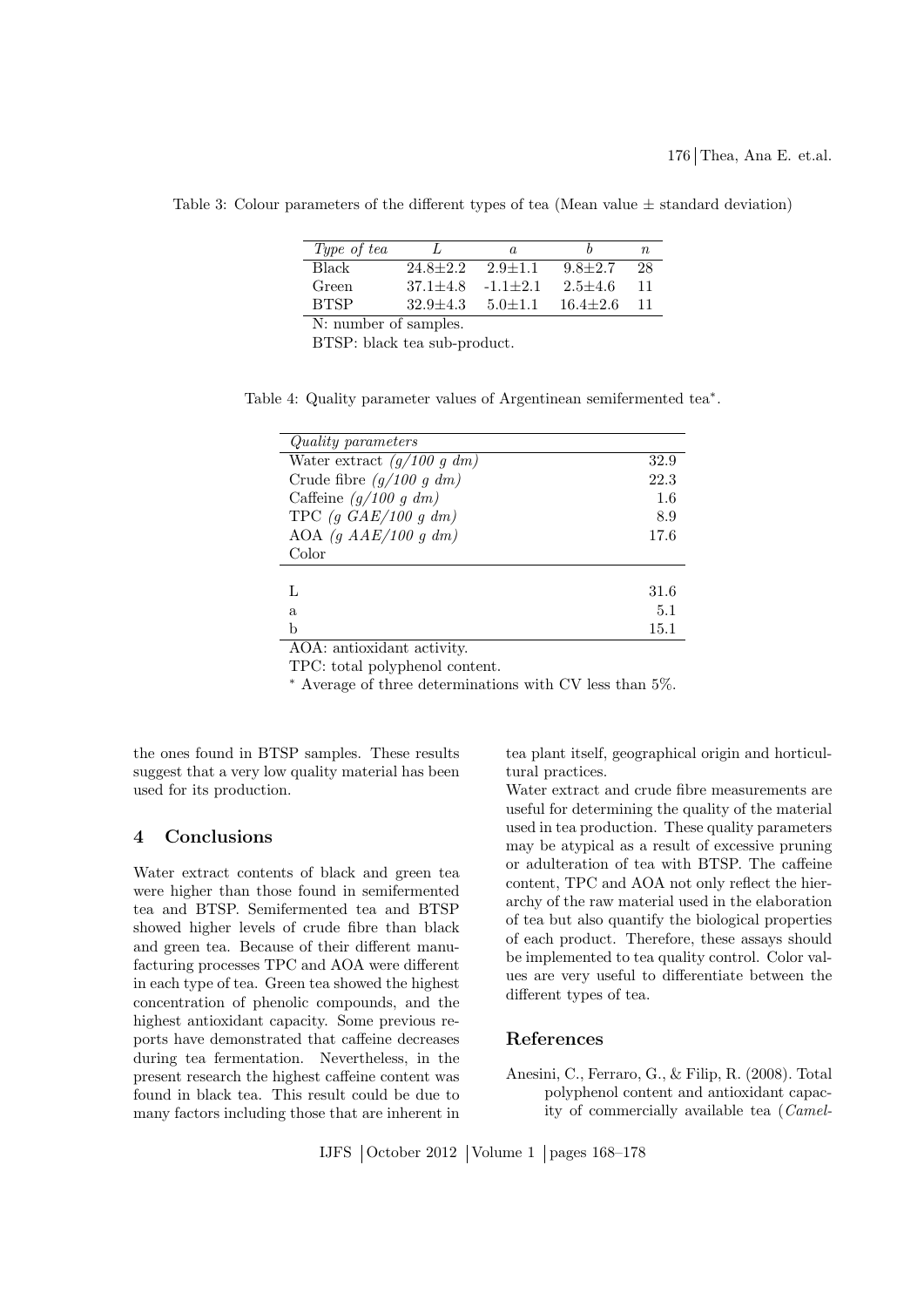lia sinensis) in Argentina. Journal of Agricultural and Food Chemistry, 56 (19), 9225– 9229. doi:{[10.1021/jf8022782](http://dx.doi.org/{10.1021/jf8022782})}

- <span id="page-9-15"></span>Astill, C, Birch, M., Dacombe, C, Humphrey, P., & Martin, P. (2001). Factors affecting the caffeine and polyphenol contents of black and green tea infusions. Journal of Agricultural and Food Chemistry,  $49(11)$ , 5340– 5347. doi:{[10.1021/jf010759+](http://dx.doi.org/{10.1021/jf010759+})}
- <span id="page-9-1"></span>FAO Statistics Division. (2011). Accessed: May 5, 2011, Retrieved from [http : / / faostat .](http://faostat.fao.org/site/567/DesktopDefault.aspx?PageID=567#ancor) [fao . org / site / 567 / DesktopDefault . aspx ?](http://faostat.fao.org/site/567/DesktopDefault.aspx?PageID=567#ancor) [PageID=567#ancor](http://faostat.fao.org/site/567/DesktopDefault.aspx?PageID=567#ancor)
- <span id="page-9-16"></span>Fernández, P., Martín, M., González, A., & Pablos, F. (2000). HPLC determination of catechins and caffeine in tea. Differentiation of green, black and instant teas. Analyst, 125 (3), 421–425. doi:{[10.1039/a909219f](http://dx.doi.org/{10.1039/a909219f})}
- <span id="page-9-12"></span>Ghodake, H. M., Goswami, T. K., & Chakraverty, A. (2007). Moisture sorption isotherms, heat of sorption and vaporization of withered leaves, black and green tea. Journal of Food Engineering, 78 (3), 827– 835. doi:{[10.1016/j.jfoodeng.2005.11.023](http://dx.doi.org/{10.1016/j.jfoodeng.2005.11.023})}
- <span id="page-9-19"></span>Gramza, A, & Korczak, J. (2005). Tea constituents (Camellia sinensis L.) as antioxidants in lipid systems. Trends in Food Science & Technology,  $16(8)$ ,  $351-358$ . doi:{[10.1016/j.tifs.2005.02.004](http://dx.doi.org/{10.1016/j.tifs.2005.02.004})}
- <span id="page-9-11"></span>Greenspan, L. (1977). Humidity Fixed-Points of Binary Saturated Aqueous-Solutions. Journal of Research of The National Bureau of Standards Section A-Physics And Chemistry, 81 (1), 89–96.
- <span id="page-9-10"></span>Hartwig, V. G., Brumovsky, L. A., Fretes, R. M.,  $&$  Sánchez Boado, L. (2012). A novel procedure to measure the antioxidant capacity of Yerba maté extracts. Ciência e Tecnologia de Alimentos, 32, 126 –133. doi:{[10.1590/](http://dx.doi.org/{10.1590/S0101-20612012005000022}) [S0101-20612012005000022](http://dx.doi.org/{10.1590/S0101-20612012005000022})}
- <span id="page-9-6"></span>ISO 10727. (2002). Tea and instant tea in solid form – Determination of caffeine content – Method using High Performance Liquid Chromatography.
- <span id="page-9-14"></span>ISO 11287. (2011). Green tea – Definition and basic requirements.
- <span id="page-9-9"></span>ISO 14502-1 (E). (2004). Determination of substances characteristic of green and black tea - Part 1: Content of total polyphenols

in tea – Colorimetric method using Folin-Ciocalteu reagent.

- <span id="page-9-8"></span>ISO 15598. (1999). Tea – Determination of crude fibre content.
- <span id="page-9-13"></span>ISO 1573. (1981). Tea – Determination of loss in mass at 103◦C.
- <span id="page-9-4"></span>ISO 3720. (2011). Black tea – Definition and basic requirements.
- <span id="page-9-7"></span>ISO 9768. (1994). Tea – Determination of water extract.
- <span id="page-9-2"></span>Jayasekera, S., Molan, A. L., Garg, M., & Moughan, P. J. (2011). Variation in antioxidant potential and total polyphenol content of fresh and fully-fermented Sri Lankan tea. Food Chemistry, 125 (2), 536– 541. doi:{[10.1016/j.foodchem.2010.09.045](http://dx.doi.org/{10.1016/j.foodchem.2010.09.045})}
- <span id="page-9-20"></span>Karori, S. M., Wachira, F. N., Wanyoko, J. K., & Ngure, R. M. (2007). Antioxidant capacity of different types of tea products. African Journal of Biotechnology,  $6(19)$ , 2287–2296.
- <span id="page-9-3"></span>Kerio, L., Wachira, F., Wanyoko, J., & Rotich, M. (2012). Characterization of anthocyanins in Kenyan teas: Extraction and identification. Food Chemistry,  $131(1)$ , 31(8).
- <span id="page-9-17"></span>Khokhar, S, & Magnusdottir, S. (2002). Total phenol, catechin, and caffeine contents of teas commonly consumed in the United Kingdom. Journal of Agricultural and Food *Chemistry, 50*(3), 565–570. doi: $\{10.1021\}$ [jf010153l](http://dx.doi.org/{10.1021/jf010153l})}
- <span id="page-9-0"></span>Kim, Y., Goodner, K. L., Park, J.-D., Choi, J.,  $&$  Talcott, S. T. (2011). Changes in antioxidant phytochemicals and volatile composition of Camellia sinensis by oxidation during tea fermentation. Food Chemistry,  $129(4)$ , 1331–1342. doi: $\{10.1016/j.$ [foodchem.2011.05.012](http://dx.doi.org/{10.1016/j.foodchem.2011.05.012})}
- <span id="page-9-5"></span>Lin, J., Lin, C., Liang, Y., Lin-Shiau, S., & Juan, I. (1998). Survey of catechins, gallic acid, and methylxanthines in green, oolong, pu-erh, and black teas. Journal of Agricultural and Food Chemistry,  $46(9)$ , 3635– 3642. doi:{[10.1021/jf980223x](http://dx.doi.org/{10.1021/jf980223x})}
- <span id="page-9-18"></span>Lin, Y., Tsai, Y., Tsay, J., & Lin, J. (2003). Factors affecting the levels of tea polyphenols and caffeine in tea leaves. Journal of Agricultural and Food Chemistry, 51 (7), 1864– 1873. doi:{[10.1021/jf021066b](http://dx.doi.org/{10.1021/jf021066b})}